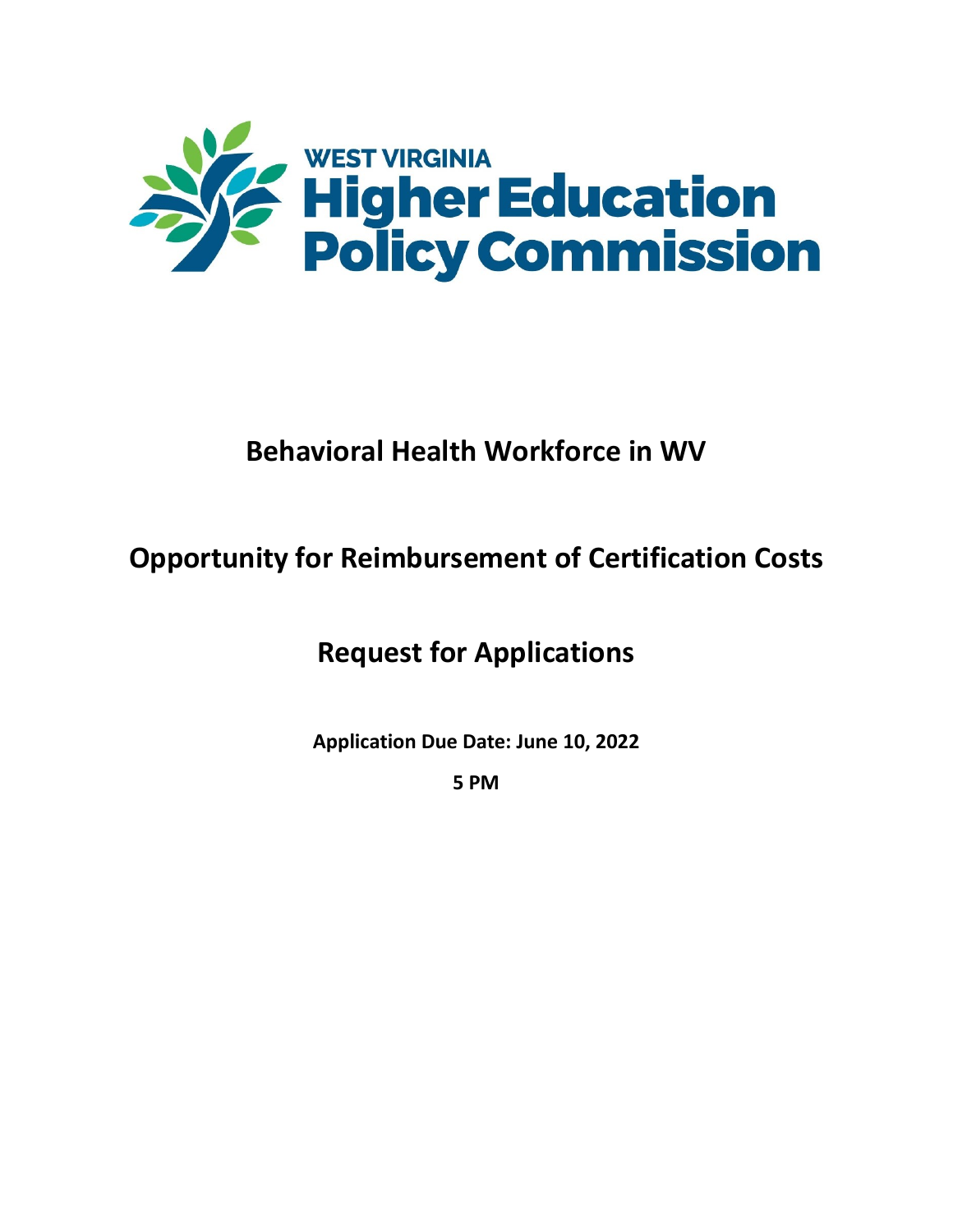### **Behavioral Health Workforce in WV**

### **Opportunity for Reimbursement of ADC/AADC Certification Costs**

In March 2022, Governor Jim Justice allotted CARES Act funds for emergency management services in West Virginia. As part of this initiative, funding was allocated to the Behavioral Health Workforce Education Initiative at the West Virginia Higher Education Policy Commission to increase the number of behavioral health professionals in rural communities. West Virginia's emergency management system is impacted by crisis-level shortage of behavioral health workers. With community and hospital behavioral health and emergency service systems integrally dependent on each other, shortages in behavioral health providers in communities contribute to higher utilization of emergency services. This initiative seeks to decrease this utilization through increasing and promoting greater access to and utilization of community-based behavioral health care services, thus cutting down on emergency transport to hospitals. Programs funded by this opportunity must work toward increasing the number of behavioral health professionals practicing in rural communities in West Virginia.

#### **Program and Opportunity Goals**

Proposals submitted under this opportunity must meet one or more of the following goals:

- Increase the number of practicing behavioral health professionals with specialized training in substance use disorders;
- Increase the number of practicing behavioral health professionals with WVCBAPP certification to treat substance use disorders (i.e. ADC, AADC);
- Increase the number of qualified supervisors available to provide clinical supervision to those seeking specialized credentials (i.e. ADC, AADC)

#### **Eligible Organizations**

 Virginia residents. All applicants must be licensed, certified or registered to provide services within West Virginia. West Virginia based organizations employing behavioral health providers of direct services to West

#### **Summary of Funding**

Applicants can request up to \$30,000 for expenses related to specialized substance use disorder training and certification between March 17, 2022 and September 1, 2022. The Commission will work with the awardee to match awards to the funding available and revise budgets as needed. The Commission will notify awardees within 4 weeks of submission. The award period will be detailed in the award letter. All invoices must be received by no later than September 1, 2022. All funds under this initiative **MUST BE EXPENDED BY NO LATER THAN SEPTEMBER 30, 2022**.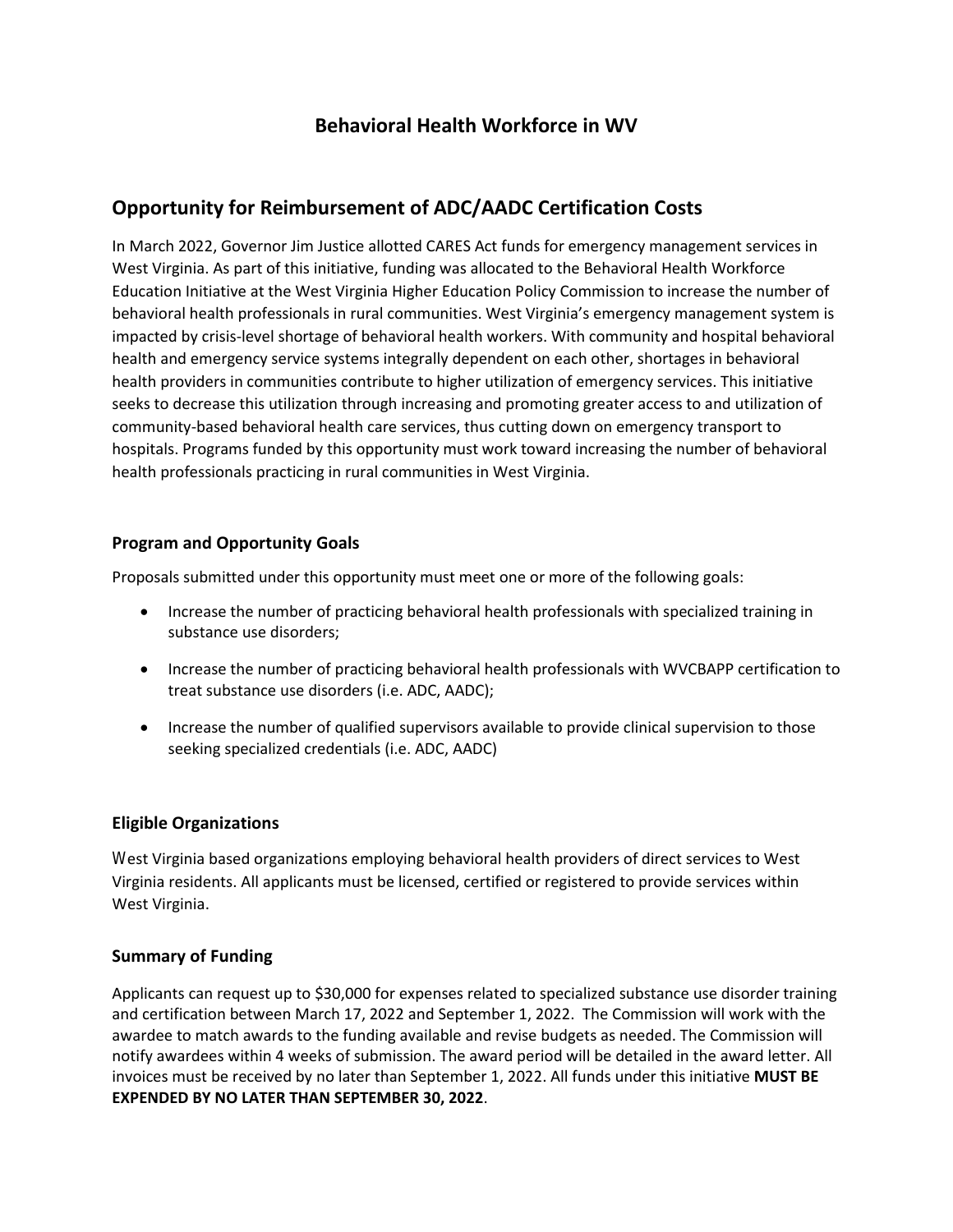#### **Eligible Activities**

When individuals providing behavioral health services receive specialized training and certification in substance use disorder and addictions care, there are many potential benefits to employers and to clients and patients.

Funding under this program can be used to alleviate barriers to individuals obtaining certification as ADCs or AADCs by:

- 1) Contracting with supervisors from outside the agency to provide the clinical supervision required for ADC/AADC certification to individual providers of behavioral health services;
- 2) Providing incentive funds to agency supervisors for supervision toward ADC/AADC;
- 3) "Buying" a portion of a supervisor's clinical time to provide supervision for individuals toward ADC/AADC.

4) Providing training opportunities and/or paying training costs to incentivize and support those working toward certification or those currently certified as ADC or AADCs to become approved clinical supervisors for ADC/AADC; or

Training opportunities could include (not an exhaustive list):

- <https://www.wvaadc.com/regionaltrainingseminars>
- <https://www.wvaadc.com/annualconference> (Aug 30-Sep 1)
- [Annual WVU Addiction Training Institute](https://www.hsc.wvu.edu/media/17005/ati-2022-brochure.pdf) (June 6, 2022 June 7, 2022)
- <http://ce.wvu.edu/tobacco-treatment/>
- <https://dhhr.wv.gov/BBH/data/trainingresources/Pages/default.aspx>
- <https://www.naadac.org/education>
- <https://attcnetwork.org/centers/global-attc/training-and-events-calendar>

Funding may be used for personnel costs, training registration, materials and travel, technology, supervisor certification fees, promotion/recruitment materials, and additional associated costs required to increase the provision of the required supervision for certification.

#### **How do we participate in this program?**

If you are an eligible organization, please complete the following application and submit to [behavioralhealth@wvhepc.edu](mailto:behavioralhealth@wvhepc.edu) no later than June 10, 2022. The application is a fillable pdf. Please enter the requested information, save, and submit via the email above. We will provide you with an approval letter and instructions for invoicing for reimbursement of approved expenses upon receipt and approval of your application. You will need to provide a list of supervisors and supervisees with invoice, as applicable to your organization's project design.

#### **Questions?**

Please contact us at [behavioralhealth@wvhepc.edu](mailto:behavioralhealth@wvhepc.edu) with any budgetary or programmatic questions.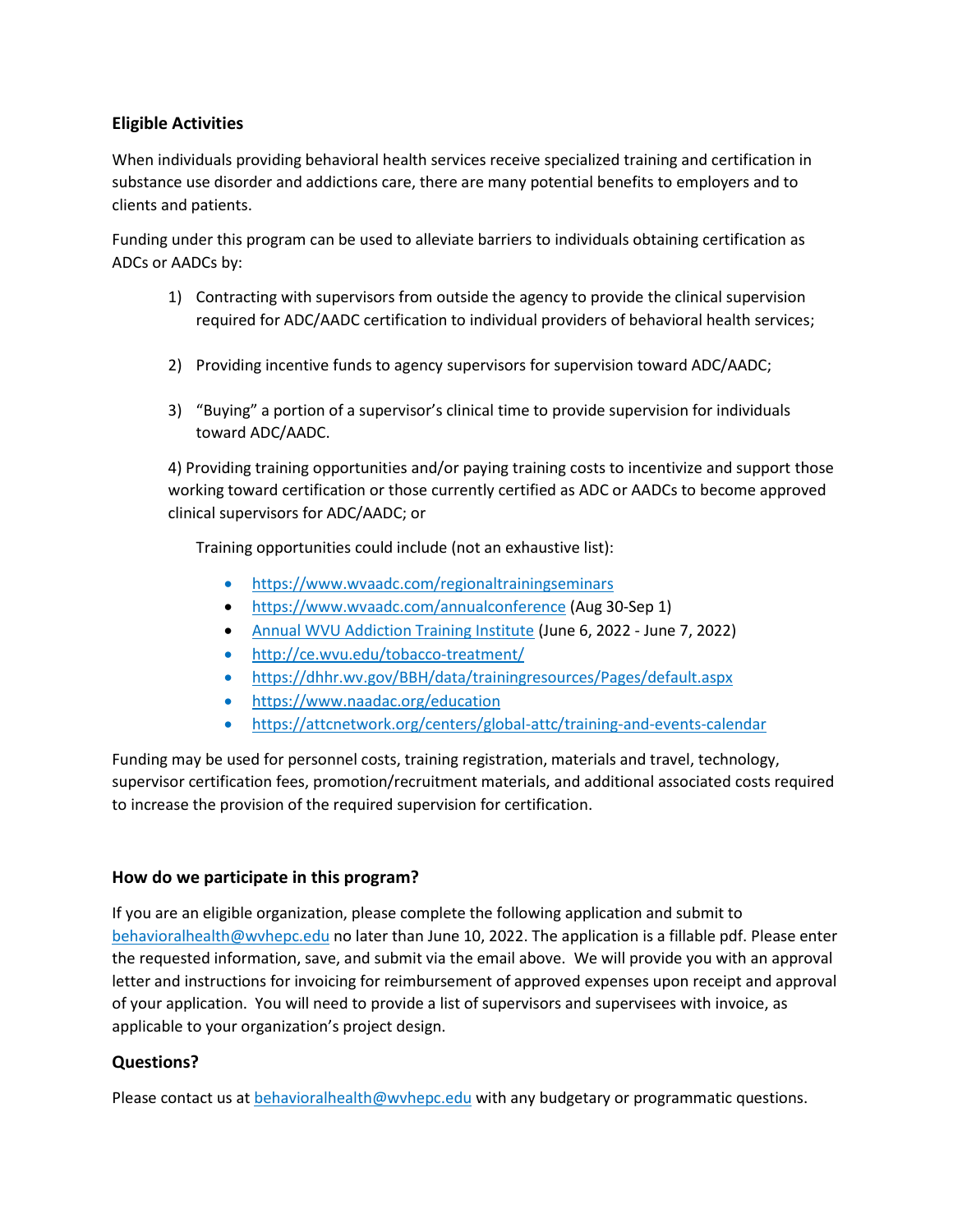

**Name of Organization** *(please use the exact registered vendor name found in wvOASIS & VISTA)*

**Mailing Address of Organization** *(exact match to the address associated with vendor name)*

*\_\_\_\_\_\_\_\_\_\_\_\_\_\_\_\_\_\_\_\_\_\_\_\_\_\_\_\_\_\_\_\_\_\_\_\_\_\_\_\_\_\_\_\_\_\_\_\_\_\_\_\_\_\_\_\_\_\_\_\_\_\_\_\_\_\_\_\_\_\_\_\_\_\_\_*

**\_\_\_\_\_\_\_\_\_\_\_\_\_\_\_\_\_\_\_\_\_\_\_\_\_\_\_\_\_\_\_\_\_\_\_\_\_\_\_\_\_\_\_\_\_\_\_\_\_\_\_\_\_\_\_\_\_\_\_\_\_\_\_\_\_\_\_\_\_\_\_\_\_\_\_**

**\_\_\_\_\_\_\_\_\_\_\_\_\_\_\_\_\_\_\_\_\_\_\_\_\_\_\_\_\_\_\_\_\_\_\_\_\_\_\_\_\_\_\_\_\_\_\_\_\_\_\_\_\_\_\_\_\_\_\_\_\_\_\_\_\_\_\_\_\_\_\_\_\_\_\_**

**Vendor ID Number \_\_\_\_\_\_\_\_\_\_\_\_\_\_\_\_\_\_\_\_\_\_\_\_\_\_\_\_\_\_\_\_\_\_**

*If you don't know you vendor information you can search for your organization here: <https://vista.wvsao.gov/Vista/Vendors/VendorSearch>*

**Phone number of Organization \_\_\_\_\_\_\_\_\_\_\_\_\_\_\_\_\_\_\_\_\_\_\_\_\_\_\_\_\_\_\_\_\_\_\_\_**

**Organizational Representative Name \_\_\_\_\_\_\_\_\_\_\_\_\_\_\_\_\_\_\_\_\_\_\_\_\_\_\_\_\_\_\_**

**Organizational Representative Email Address \_\_\_\_\_\_\_\_\_\_\_\_\_\_\_\_\_\_\_\_\_\_\_\_**

**Brief description of your proposed supervision project**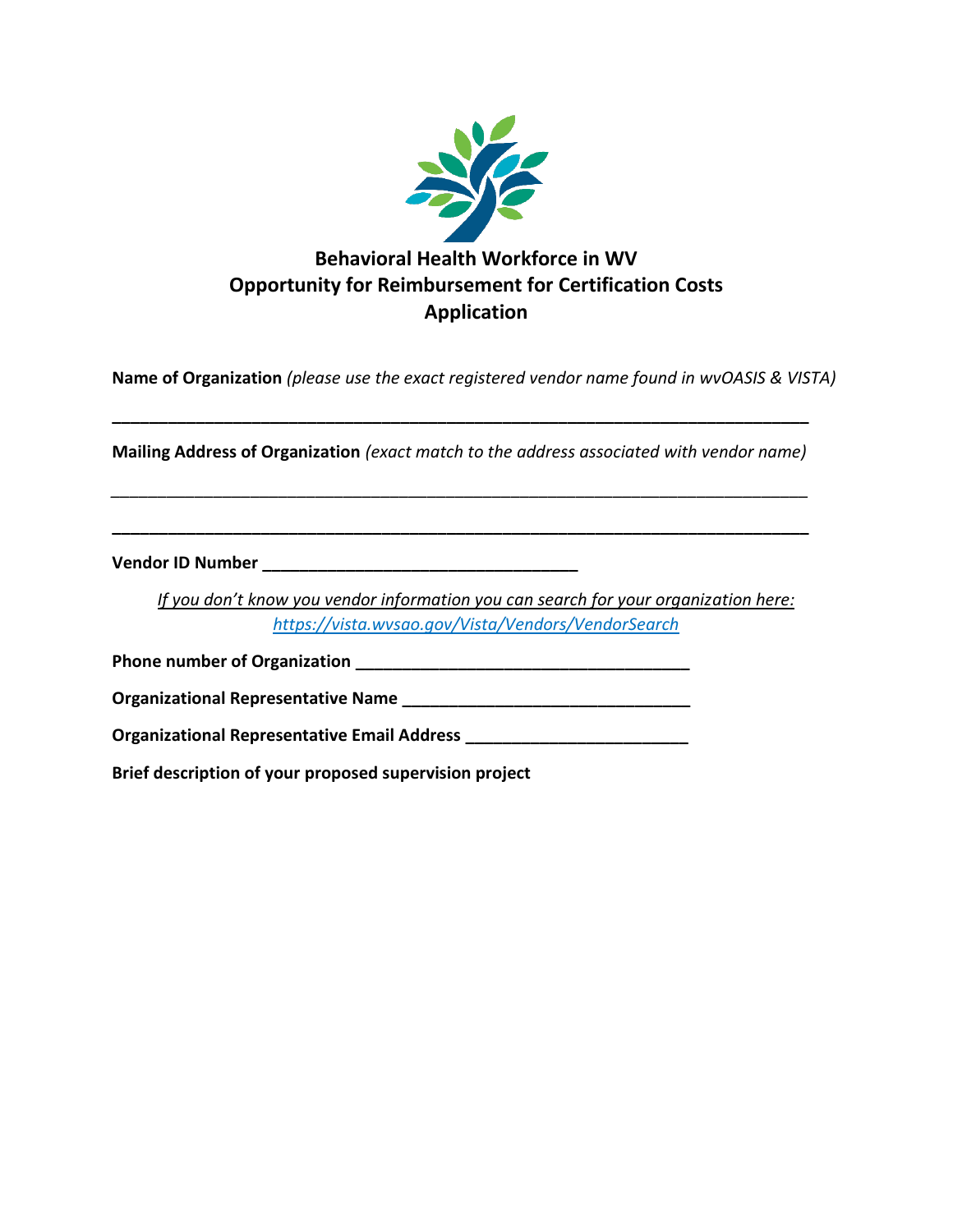### **Behavioral Health Workforce in WV Opportunity for Reimbursement for Certification Costs SAMPLE BUDGET REQUEST**

#### **Budget Request:**

*Please enter the project budget in the table below. This is a sample of how you should create your budget request. The template is found on the next page for you to complete.*

| <b>Expense Categories</b>                                                    | <b>Initial</b><br><b>Budget in dollars/Justification</b>                                                                                              |
|------------------------------------------------------------------------------|-------------------------------------------------------------------------------------------------------------------------------------------------------|
| <b>Salaries and Benefits</b>                                                 | \$2,048 (buyout of agency supervisor time to provide<br>individual clinical supervision to 4 staff at \$32/hour for<br>weekly meetings over 16 weeks) |
| Contractual                                                                  | \$9,600 (fee for external individual supervision for 4 staff at<br>\$150/hr for weekly meetings over 16 weeks)                                        |
| <b>Hospitality</b>                                                           | N/A                                                                                                                                                   |
| <b>Supplies</b>                                                              | \$200.00 printing of supervision materials                                                                                                            |
| <b>Training Costs (per</b><br>attendee x number of<br>anticipated attendees) | $$4,000.00$ (registration costs to register $#$ number of<br>employees for $x$ training.                                                              |
| Travel (for training)                                                        | \$200.00 (travel for $#$ number of employees to $#$ off site<br>events at # miles x GSA standard mileage<br>reimbursement)                            |
| <b>Miscellaneous</b>                                                         | N/A                                                                                                                                                   |
| <b>Approximate Total Budget*</b>                                             | \$16,048                                                                                                                                              |

**\*Funding will be on a reimbursement basis and based on approved invoices.**